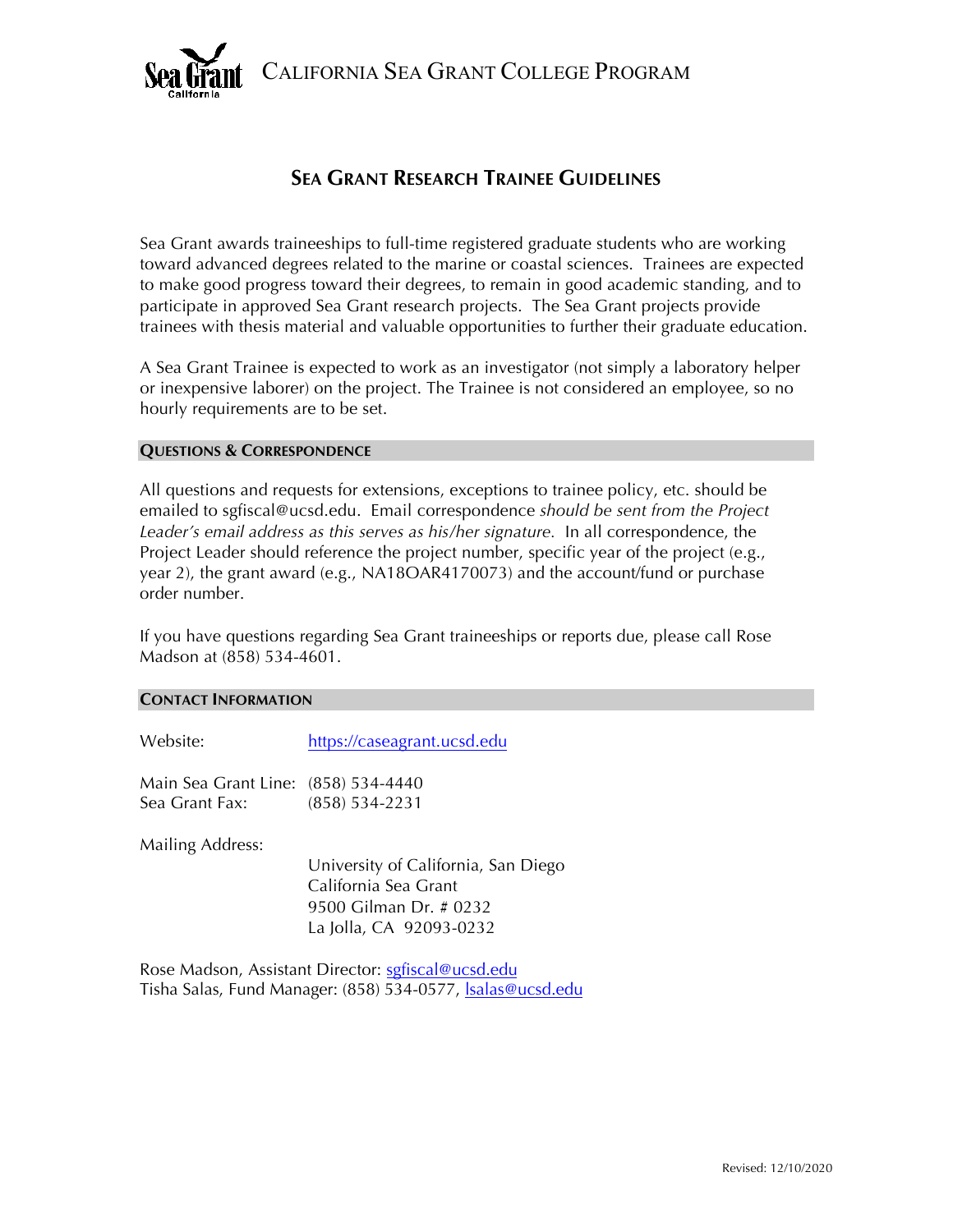## **CALIFORNIA SEA GRANT SPECIAL TERMS & CONDITIONS FOR TRAINEESHIPS**

[Appointment](https://caseagrant.ucsd.edu/sites/default/files/TR_Appt_Fillable_2018.pdf)s: The **Graduate Traineeship Appointment Form** is due as soon as the principal investigator determines the trainee(s) and dates of traineeship. California Sea Grant must receive the signed form and approve the traineeship before reimbursing campuses for traineeship expenses. The form should be emailed to sgfiscal@ucsd.edu.

Once Sea Grant approves the traineeship, the form will be returned to the trainee's campus so that their administrative contact can arrange for timely payment of the student's stipend. **The Sea Grant office is** *not* **responsible for setting up the traineeship payments.**

*Note:* All fourth- and fifth-year appointments and any appointment of less than 6 months require advance approval by the Sea Grant Director. Project Leaders must send written justification *prior* to submission of the appointment form. Requests for exception to trainee policy should be emailed to the Business Manager, Rose Madson, at sgfiscal@ucsd.edu.

**Follow-up:** Following the end of the traineeship, the California Sea Grant office will periodically request information from trainees regarding current addresses, occupations, and activities. Questionnaires should be returned promptly.

**Foreign Students:** F-1 or J-1 visas are required for foreign students.

**Publications:** Sea Grant Project Leaders and trainees must properly acknowledge Sea Grant's support in all publications that report results of their Sea Grant research, and Sea Grant must receive a PDF (preferred) or a specified number of article reprints for required distribution. For instructions regarding the proper Sea Grant acknowledgment and ordering information, please refer to the [California Sea Grant Publication Guidelines.](https://caseagrant.ucsd.edu/grants-and-funding/managing-your-award/california-sea-grant-core-awards#PublicationGuidelines)

**Required Report:** The department is required to submit the **Final [Expense Report.](https://caseagrant.ucsd.edu/reporting/california-sea-grant-core-awards)** This form should be emailed to sgfiscal@ucsd.edu.

**Stipend:** Trainees receive a fixed sum *determined by the Sea Grant office* in 12 payments during a specified 12-month period. This is paid as a stipend, NOT as salaries, wages, and benefits. The stipend is overhead-free. In some cases, trainees receive a proportionate award for a shorter period.

**Taxes:** Sea Grant Trainees are considered "Fellows" and are not employees. Therefore, the stipend received is not considered "pay" for services. For tax questions, trainees should consult their graduate office or an IRS representative. Please do not call the Sea Grant office with tax-related questions.

**Termination:** Th[e Graduate Traineeship Separation Form](https://caseagrant.ucsd.edu/sites/default/files/TR_Sep_Fillable_2018.pdf) must be submitted to the Sea Grant office only upon **early** termination of a trainee.

**Theses/Dissertations:** Trainees should send a PDF (electronic copy) of their thesis or dissertation, including title page and California Sea Grant acknowledgment, to the